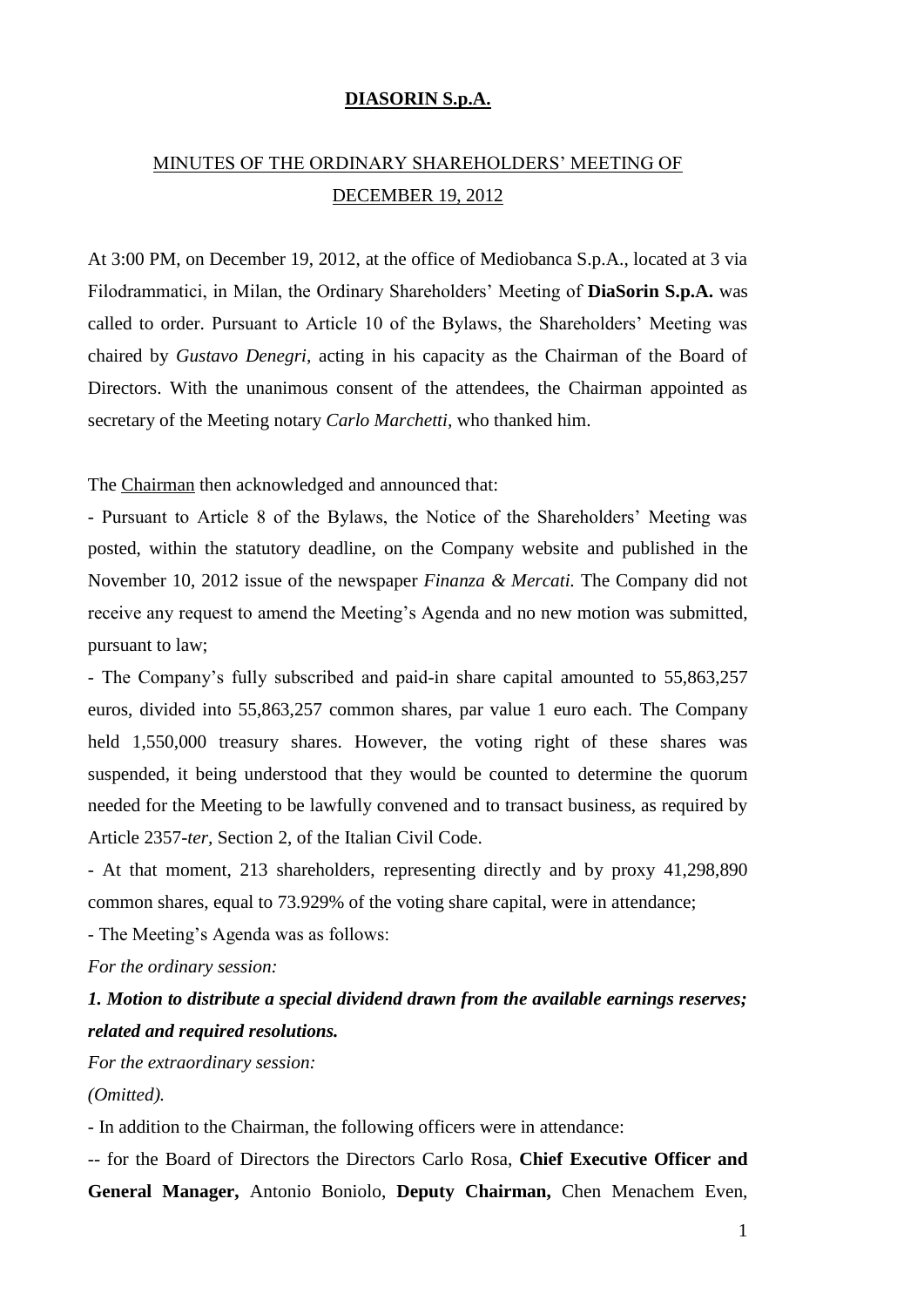Michele Denegri, Enrico Amo, Gian Alberto Saporiti, Franco Moscetti, Giuseppe Alessandria and Ezio Garibaldi;

-- for the **Board of Statutory Auditors** the Statutory Auditors Roberto Bracchetti, Chairman, Andrea Caretti and Bruno Marchina.

The Chairman then formally declared that the Shareholders' Meeting was validly convened and qualified to entertain resolutions concerning the items on the Agenda starting with the items for the ordinary session. Continuing, the Chairman:

- announced that:

-- based on information in the Shareholder Register, disclosures received pursuant to law and other available information, the following parties held, directly or indirectly, an interest greater than 2% in the Company's voting share capital:

| <b>Significant DiaSorin S.p.A. shareholders</b> | Number of<br>shares | <b>Percentage</b><br>interest |
|-------------------------------------------------|---------------------|-------------------------------|
| FINDE SS (directly and through IP S.r.l. and    | 24,593,454          | 44.024                        |
| Finde S.p.A.)                                   |                     |                               |
| Rosa Carlo (directly and through Sarago S.r.l.) | 4,754,214           | 8.510                         |
| Even Chen Menachem                              | 2,498,936           | 4.473                         |
| Oppenheimerfunds Inc.                           | 1,657,680           | 2.967                         |
| Threadneedle Asset Management Holding, Ltd.     | 1,863,381           | 3.336                         |
| Zadig Gestion (Luxembourg) SA                   | 1,638,000           | 2.932                         |

-- a schedule listing by name the parties who attended the Shareholders' Meeting personally or were represented by proxy and the number of shares held by each party would be annexed to the Minutes of the Shareholders' Meeting;

-- the Company was not aware of the existence of any shareholders' agreements, as defined in Article 122 of the Uniform Financial Code;

- asked anyone who planned to leave the Meeting prior to the start of voting to surrender their admission card to the staff;

- reminded the attendees that, pursuant to Article 135-*undecies* of the Uniform Financial Code, the Company designated SPAFID S.p.A. as the party whom eligible shareholders may appoint as their proxy agent, with voting instructions for all or some of the items on the agenda; SPAFID S.p.A. announced that it received 1 proxy from the shareholder Carlo Fabris;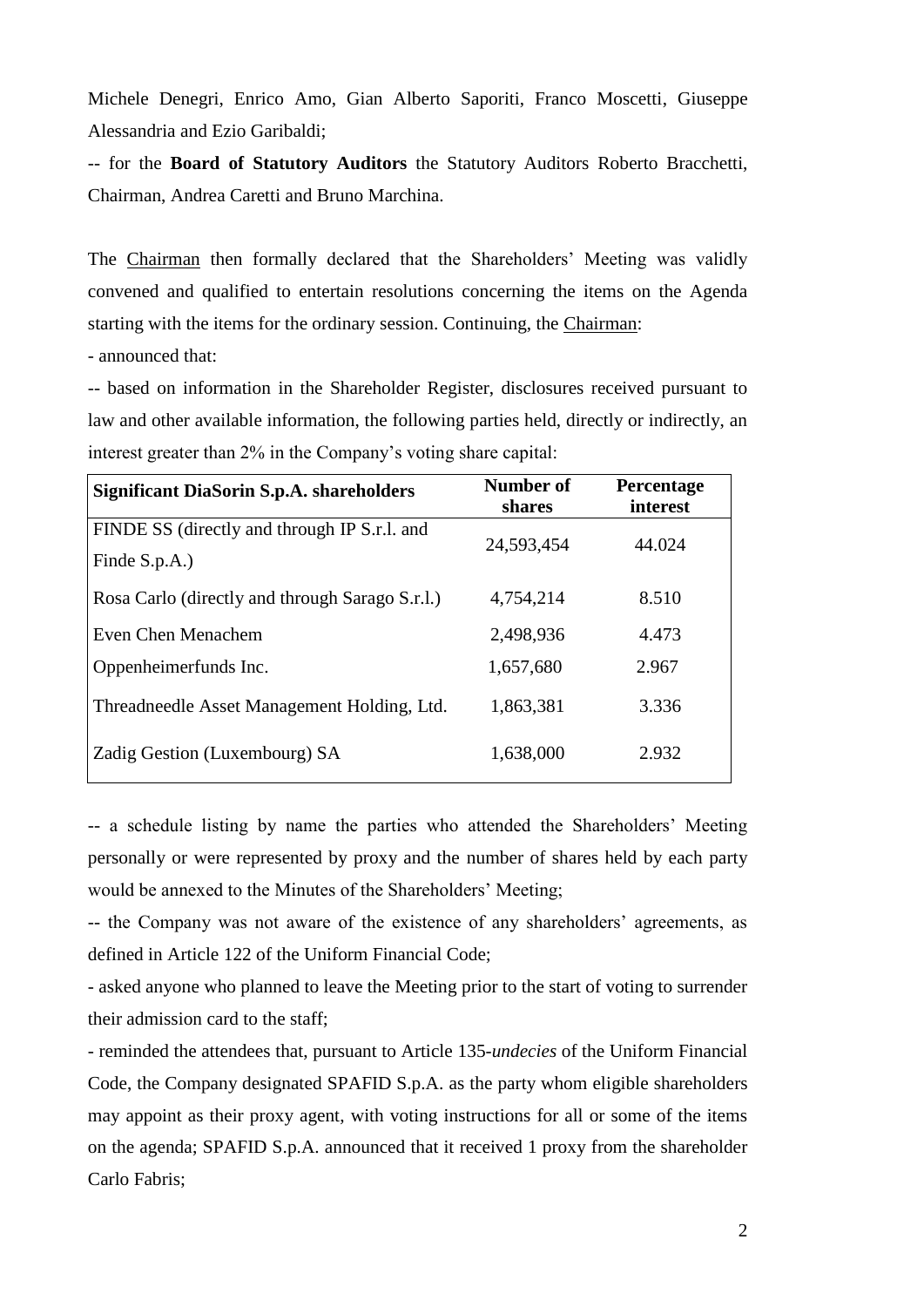- indicated that the Meeting's proceedings were being taped to facilitate the subsequent drafting of the Minutes;

- pointed out that, as recommended by the Consob, representatives of the Independent Auditors, the press and the financial community, who were seated in a section at the back of the room reserved for them, were being allowed to attend the Meeting, but would not be allowed to participate in the proceedings;

- announced that some officers and employees of the Company were being allowed to attend the Meeting to handle the proceedings' technical and organization requirements;

- asked the attendees to refrain from using photographic, video and similar equipment, recording devices of any kind and cellular telephones inside the Meeting hall;

- reserving the right to take any action that may be appropriate to ensure an orderly progress of the proceedings and enable the attendees to exercise their rights, mentioned some of the rules of conduct applicable to the handling of Shareholders' Meetings, which the Meeting's Chairman is always required to mention at the start of each Meeting:

-- anyone who wished to be recognized should inform the Secretary of their intention, specifying the items they wish to discuss;

-- requests to be recognized may be put forth as long as the floor is open for debate;

-- speakers would be recognized in the order in which they applied;

-- eligible parties may take the floor only once with regard to any issue being debated;

-- answers would be provided at the end of all speeches;

-- any party who asked to be recognized would be allowed a brief follow-up;

-- in order to ensure an orderly debate, shareholders were asked to keep their comments within a reasonable length of time, not to exceed about 10 minutes;

-- should it be necessary, the Meeting could be briefly adjourned to gather the information needed to provide the required answers;

-- the floor would be closed when all questions, answers and follow-ups had been handled;

-- votes would be cast by a show of hands, with those abstaining or voting against a motion being asked to communicate to the Secretary their name and the number of votes stated on the card surrendered upon entering the Meeting, it being understood that, should the process of tallying the votes prove to be too cumbersome, staff available for this purpose would be brought in to collect copies of the entry cards and count the votes; - announced that no questions were submitted prior to the Shareholders' Meeting pursuant to Article 127-*ter* of the Uniform Financial Code;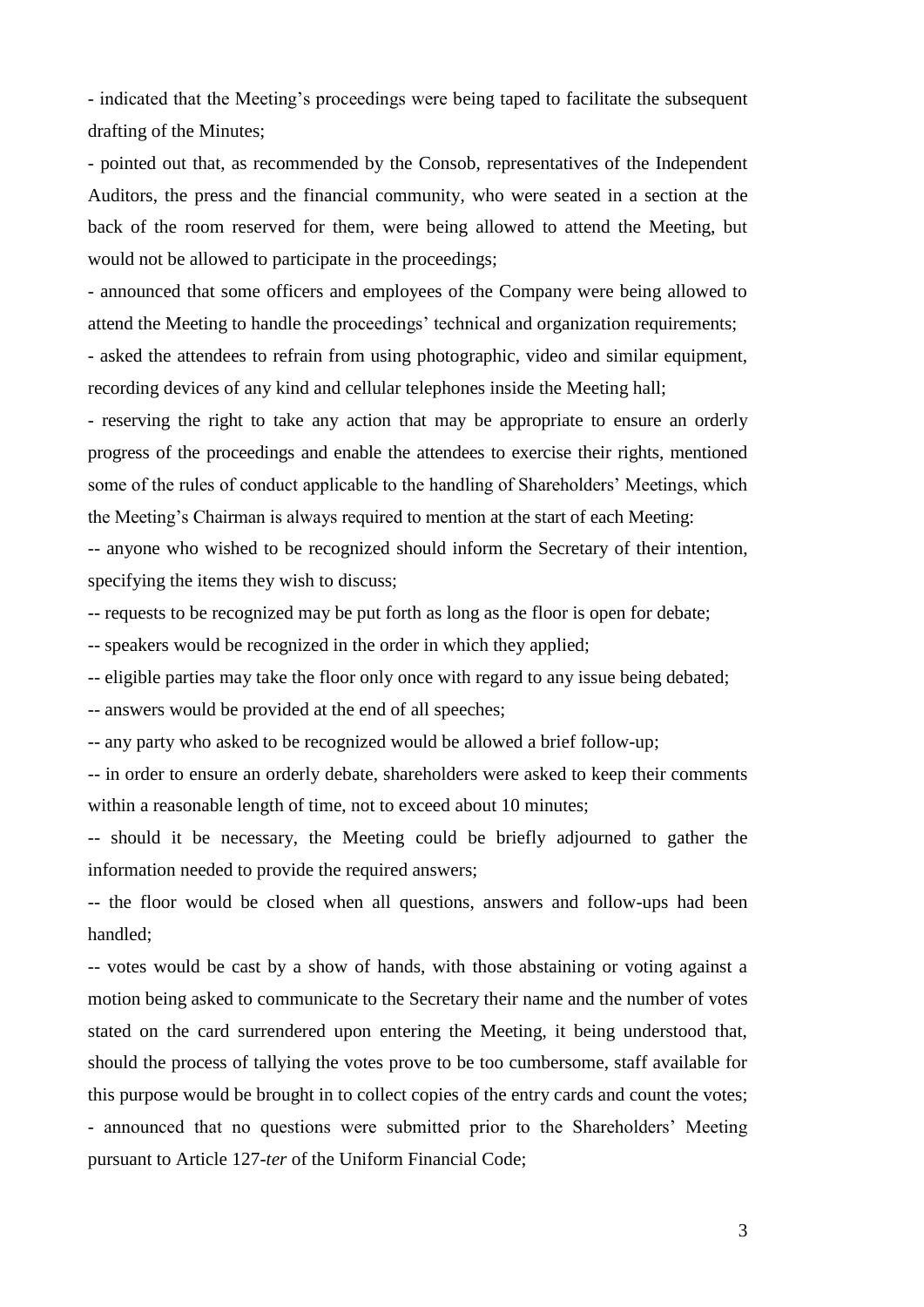- asked the attendees to disclose any situations that would exclude or limit their right to vote with regard to any of the resolutions put up for a vote.

#### The Chairman then turned to the **first item** on the Agenda.

In view of the fact that, pursuant to law, all documents related to the item being debated had been made available at the Company's registered office and the offices of Borsa Italiana, published on the Company's website and had been provided to all attendees, the Chairman moved to omit reading them. The Shareholders' Meeting approved by unanimous consent.

At the Chairman's request, the Secretary read the motion set forth on page 7 of the document entitled *"Reports and Motions Concerning the Items on the Agenda"* previously distributed to the attendees and transcribed below.

#### The Chairman:

- stated that the dividend coupon was Coupon No. 6;

- opened the floor for debate;

- there being no shareholder asking to be recognized, closed the floor for debate;

- indicated that the number of shareholders in attendance had not changed;

- asked the shareholders to cast their vote by a show of hands (at 3:10 PM) for or against the motion read to them earlier in the proceedings and reproduced below:

"*The Ordinary Shareholders' Meeting*

*- being cognizant of the Annual Financial Statements at December 31, 2011 approved by the Shareholders' Meeting on April 23, 2012 and the statement of financial position at September 30, 2012, which shows that the abovementioned reserves and retained earnings do in fact exist;*

*- having hear the Board of Statutory Auditors,*

#### *resolves*

*1. to distribute to the shareholders a special dividend of 0.83 euros on each common share outstanding on the coupon record date, excluding treasury shares, to be drawn from the Earnings Reserves and, specifically, the "Retained earnings" reserve, for a total amount of 45,080,003.31 euros;*

*2. to make the dividend payable starting on January 3, 2013, with coupon record date of December 27, 2012, to the common shares outstanding at the close of business on the relevant day for determination of payment eligibility."*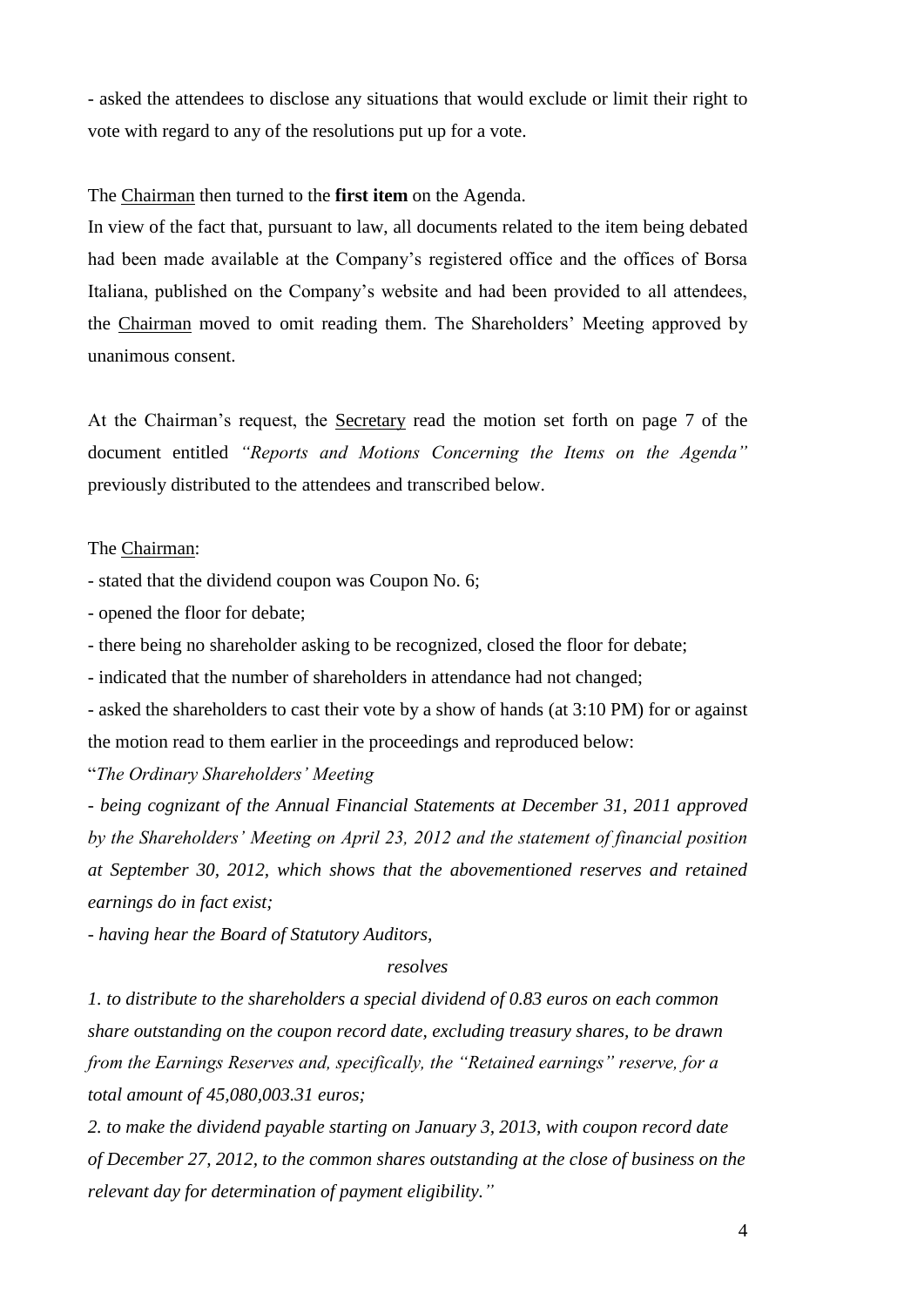## **The Shareholders' Meeting approved the motion by a majority of the votes cast.**

Against: 3,475 shares (Giambalvo Zilli, as proxy agent for the California State Teachers Retirement System)

Abstained: none

In favor: the remaining 41,295.415 shares.

The Chairman announced the result of the vote and, there being no further business to be transacted in the ordinary session, turned the extraordinary portion of the Agenda, which was the subject of separate minutes.

The Secretary The Chairman *Carlo Marchetti Gustavo Denegri*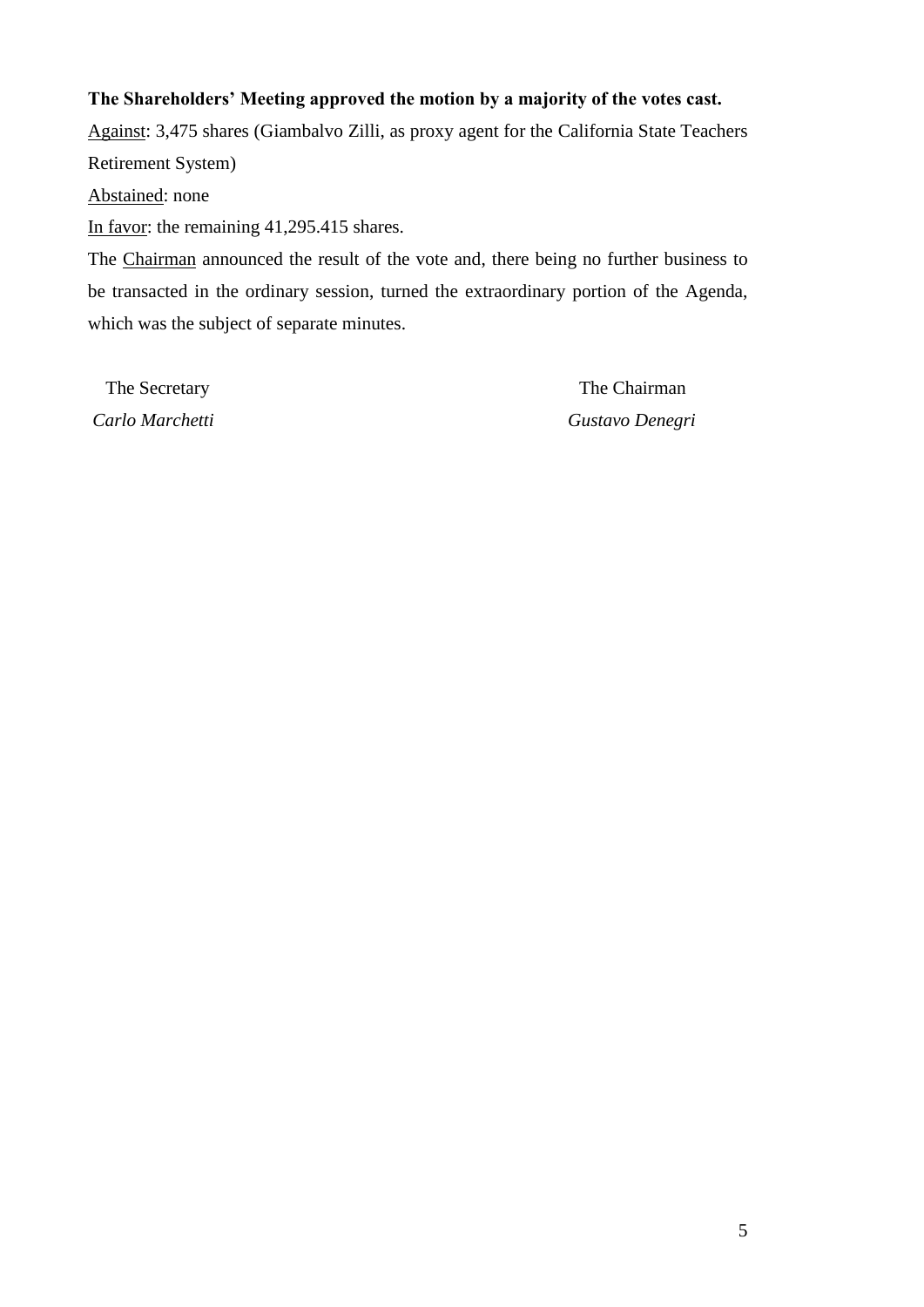## **DIASORIN S.p.A.** Notification no. 1

Ordinary and Extraordinary Shareholders' Meeting on December 19, 2012 time: 15:00

### **LIST OF ATTENDEES**

| NO.             | <b>Shareholder</b>                                                                                | <b>Representative</b> | <b>Proxy agent</b>          | <b>Direct</b><br>shares | <b>Shares</b><br>by proxy | $%$ on<br>common shares | E             |  | UEUEUE |  |
|-----------------|---------------------------------------------------------------------------------------------------|-----------------------|-----------------------------|-------------------------|---------------------------|-------------------------|---------------|--|--------|--|
|                 | AA FORTIS ACTIONS PETIT CAP EUROPE                                                                |                       | GIAMBALVO ZILLI CARLO MARIA |                         | 38.258                    |                         | $0.068$ 15:00 |  |        |  |
| 2               | ADVANCED SER TR AST SCHRODERS MULTI-AS. WORLD STRATEGIC PORTFOLIO                                 |                       | GIAMBALVO ZILLI CARLO MARIA |                         | 1.459                     |                         | $0,003$ 15:00 |  |        |  |
| $\mathcal{E}$   | AIC GLOBAL PREMIUM DIVIDEND INCOME FUND                                                           |                       | GIAMBALVO ZILLI CARLO MARIA |                         | 1.195                     | 0.002                   | 15:00         |  |        |  |
|                 | ALASKA PERMANENT FUND CORPORATION                                                                 |                       | GIAMBALVO ZILLI CARLO MARIA |                         | 1.325                     | 0,002                   | 15:00         |  |        |  |
| $\sqrt{5}$      | ARROWSTREET MULTI STRATEGY UMBRELLA PLC                                                           |                       | GIAMBALVO ZILLI CARLO MARIA |                         | 50.398                    |                         | $0,090$ 15:00 |  |        |  |
| 6               | ASSOCIATED BRITISH FOODS PENSION SCHEME                                                           |                       | GIAMBALVO ZILLI CARLO MARIA |                         | 215.589                   |                         | $0,386$ 15:00 |  |        |  |
| $7\phantom{.0}$ | AVIVA INVESTORS MANAGER OF MANAGER ICVC (ICVC2) AVIVA INVESTORS EURO E QUITY MOM 2<br><b>FUND</b> |                       | GIAMBALVO ZILLI CARLO MARIA |                         | 48.941                    | 0.088                   | 15:00         |  |        |  |
| 8               | <b>AXA WORLD FUNDS</b>                                                                            |                       | GIAMBALVO ZILLI CARLO MARIA |                         | 110,000                   |                         | $0,197$ 15:00 |  |        |  |
| 9               | BANK OF AMERICA PENSION PLAN                                                                      |                       | GIAMBALVO ZILLI CARLO MARIA |                         | 6.500                     |                         | $0,012$ 15:00 |  |        |  |
| 10              | BANKING & PAYMENTS AUTHORITY OF TIMOR-LE                                                          |                       | GIAMBALVO ZILLI CARLO MARIA |                         | 7.293                     |                         | $0.013$ 15:00 |  |        |  |
| 11              | BANQUE PRIVEE EDMOND DE ROTHSCHILD EUROPE                                                         |                       | GIAMBALVO ZILLI CARLO MARIA |                         | 336.027                   |                         | $0,602$ 15:00 |  |        |  |
| 12              | <b>BARING EUROPE SELECT TRUST</b>                                                                 |                       | GIAMBALVO ZILLI CARLO MARIA |                         | 158.878                   |                         | $0,284$ 15:00 |  |        |  |
| 13              | BARING INTERNATIONAL SMALL CAP EQUITY FU                                                          |                       | GIAMBALVO ZILLI CARLO MARIA |                         | 7.152                     |                         | $0,013$ 15:00 |  |        |  |
| 14              | BBH/LIFEYRISSJODUR VERZLUNARMANNA-PENSIO                                                          |                       | GIAMBALVO ZILLI CARLO MARIA |                         | 4.703                     |                         | $0,008$ 15:00 |  |        |  |
| 15              | BGI MSCI EAFE SMALL CAP EQUITY INDEX FUND B                                                       |                       | GIAMBALVO ZILLI CARLO MARIA |                         | 8.439                     |                         | $0,015$ 15:00 |  |        |  |
| 16              | <b>BGI MSCI EMU IMI INDEX FUND B</b>                                                              |                       | GIAMBALVO ZILLI CARLO MARIA |                         | 1.952                     |                         | $0,003$ 15:00 |  |        |  |
| 17              | BLACKROCK INDEXED ALL-COUNTRY EQUITY FUN                                                          |                       | GIAMBALVO ZILLI CARLO MARIA |                         | 153                       |                         | $0,000$ 15:00 |  |        |  |
| 18              | BLACKROCK INST TRUST CO NA INV FUNDSFOR EMPLOYEE BENEFIT TR                                       |                       | GIAMBALVO ZILLI CARLO MARIA |                         | 411                       | 0,001                   | 15:00         |  |        |  |
| 19              | BLACKROCK INST TRUST CO NA INV FUNDSFOR EMPLOYEE BENEFIT TR                                       |                       | GIAMBALVO ZILLI CARLO MARIA |                         | 12.967                    | 0,023                   | 15:00         |  |        |  |
| 20              | <b>BLACKROCK LIFE LIMITED</b>                                                                     |                       | GIAMBALVO ZILLI CARLO MARIA |                         | 15.093                    |                         | $0,027$ 15:00 |  |        |  |
| 21              | <b>BNP PARIBAS PENSIONGROWTH</b>                                                                  |                       | GIAMBALVO ZILLI CARLO MARIA |                         | 8.869                     |                         | $0,016$ 15:00 |  |        |  |
| 22              | BNS/SGIF INC.                                                                                     |                       | GIAMBALVO ZILLI CARLO MARIA |                         | 9.800                     |                         | $0,018$ 15:00 |  |        |  |
| 23              | BNY MELLON EMPLOYEE BENEFIT COLLECTIVE INVESTMENT FUND PLAN                                       |                       | GIAMBALVO ZILLI CARLO MARIA |                         | 341                       | 0,001                   | 15:00         |  |        |  |
| 24              | BOMBARDIER TRUST U.S. MASTER TRUST                                                                |                       | GIAMBALVO ZILLI CARLO MARIA |                         | 8.613                     |                         | $0,015$ 15:00 |  |        |  |
| 25              | BOMBARDIER TRUST(CANADA) GLOBAL EQUIT FU                                                          |                       | GIAMBALVO ZILLI CARLO MARIA |                         | 134                       | 0,000                   | 15:00         |  |        |  |
| 26              | CALIFORNIA PUBLIC EMPLOYEES RETIREMENT SYSTEM                                                     |                       | GIAMBALVO ZILLI CARLO MARIA |                         |                           |                         | $0,000$ 15:00 |  |        |  |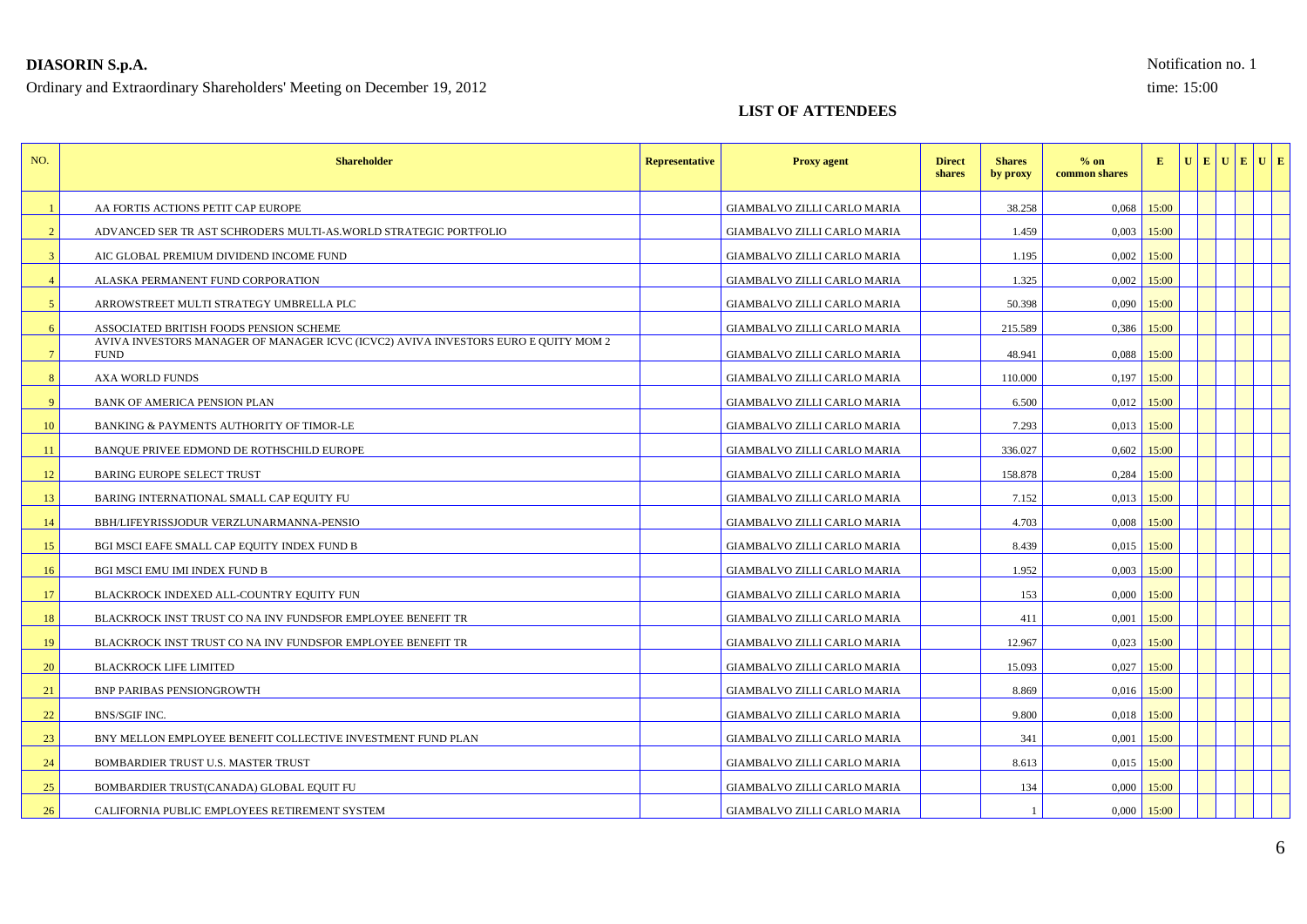| 27 | CHARITABLE INTERNATIONAL EQUITYFUND                                   | GIAMBALVO ZILLI CARLO MARIA        | 6.324   | 0,011<br>15:00 |  |  |
|----|-----------------------------------------------------------------------|------------------------------------|---------|----------------|--|--|
| 28 | CHURCH COMMISSIONERS FOR ENGLAND                                      | GIAMBALVO ZILLI CARLO MARIA        | 1.000   | $0,002$ 15:00  |  |  |
| 29 | CITIBANK INTERNATIONAL PLC AS TRUSTEE FOR VIRGIN CLIMATE CHANGE       | GIAMBALVO ZILLI CARLO MARIA        | 11.738  | 15:00<br>0,021 |  |  |
| 30 | CLASS D SERIES OF GEF PS                                              | GIAMBALVO ZILLI CARLO MARIA        | 40.017  | 0,072<br>15:00 |  |  |
| 31 | COLLEGE RETIREMENT EQUITIES FUND                                      | GIAMBALVO ZILLI CARLO MARIA        | 30.199  | 0,054<br>15:00 |  |  |
| 32 | COMGEST GROWTH PLC                                                    | GIAMBALVO ZILLI CARLO MARIA        | 13.000  | $0,023$ 15:00  |  |  |
| 33 | CONNECTICUT GENERAL LIFE INSURANCE COMPANY                            | GIAMBALVO ZILLI CARLO MARIA        | 234     | 0,000<br>15:00 |  |  |
| 34 | COPERNICAN INTERNATIONAL DIVIDEND INCOME                              | GIAMBALVO ZILLI CARLO MARIA        | 1.142   | 0,002<br>15:00 |  |  |
| 35 | <b>CPR SILVER AGE</b>                                                 | GIAMBALVO ZILLI CARLO MARIA        | 48.076  | $0,086$ 15:00  |  |  |
| 36 | EATON VANCE CORPORATION                                               | GIAMBALVO ZILLI CARLO MARIA        | 307     | 0,001<br>15:00 |  |  |
| 37 | EATON VANCE CORPORATION                                               | GIAMBALVO ZILLI CARLO MARIA        | 348     | 15:00<br>0,001 |  |  |
| 38 | FAIRFAX COUNTY UNIFORMED RETIREMENT SYSTEM                            | GIAMBALVO ZILLI CARLO MARIA        | 549     | 0,001<br>15:00 |  |  |
| 39 | FCP BNP PARIBAS SMALL CAP EUROLAND                                    | GIAMBALVO ZILLI CARLO MARIA        | 126.239 | 0,226<br>15:00 |  |  |
| 40 | FCP BRONGNIART AVENIR                                                 | GIAMBALVO ZILLI CARLO MARIA        | 20.000  | 0,036<br>15:00 |  |  |
| 41 | FCP CARDIF BNPP IP SMID CAP EURO                                      | GIAMBALVO ZILLI CARLO MARIA        | 74.909  | $0,134$ 15:00  |  |  |
| 42 | FIDELITY LOW PRICE STOCK FUND                                         | GIAMBALVO ZILLI CARLO MARIA        | 1.300   | 0,002<br>15:00 |  |  |
| 43 | FIDUCIE GLOB DES REGIMES DE RETR DE LA SOC TRANSPORT MONTREAL         | GIAMBALVO ZILLI CARLO MARIA        | 29.913  | 15:00<br>0,054 |  |  |
| 44 | FIREMANS ANNUITY AND BENEFITS FUND O                                  | GIAMBALVO ZILLI CARLO MARIA        | 9.000   | 0,016<br>15:00 |  |  |
| 45 | FLEXSHARES MORNINGSTAR DEVELOPED MARKETS EX-US FACTOR TILT INDEX FUND | GIAMBALVO ZILLI CARLO MARIA        | 85      | $0,000$ 15:00  |  |  |
| 46 | FONDACO ROMA GLOBAL EQUITY SATELLITE II                               | GIAMBALVO ZILLI CARLO MARIA        | 9.879   | 0,018<br>15:00 |  |  |
| 47 | FONDS DE RESERVE POUR LES RETRAITES                                   | GIAMBALVO ZILLI CARLO MARIA        | 67.882  | $0,122$ 15:00  |  |  |
| 48 | FORD MOTOR COMPANY DEFINED BENEFIT                                    | GIAMBALVO ZILLI CARLO MARIA        | 923     | 0,002<br>15:00 |  |  |
| 49 | FORD OF CANADA MASTER TRUST FUND                                      | GIAMBALVO ZILLI CARLO MARIA        | 219     | $0,000$ 15:00  |  |  |
| 50 | FORMULA INVESTING INTERNATIONAL VALUE 400 FUND                        | GIAMBALVO ZILLI CARLO MARIA        | 1.387   | 0,002<br>15:00 |  |  |
| 51 | FORMULA INVESTING INTERNATIONAL VALUE SELECT FUND                     | <b>GIAMBALVO ZILLI CARLO MARIA</b> | 12.901  | $0,023$ 15:00  |  |  |
| 52 | FUTURE DIRECTIONS CORE INT SHARE FUND 2                               | GIAMBALVO ZILLI CARLO MARIA        | 67.628  | 0,121<br>15:00 |  |  |
| 53 | FUTURE FUND FOR BOARD OF GUARDIANS                                    | GIAMBALVO ZILLI CARLO MARIA        | 279.316 | $0,500$ 15:00  |  |  |
| 54 | <b>GLOBEFLEX INTL PARTNERS LTD</b>                                    | GIAMBALVO ZILLI CARLO MARIA        | 2.100   | 0,004<br>15:00 |  |  |
| 55 | <b>GOVERNMENT OF NORWAY</b>                                           | <b>GIAMBALVO ZILLI CARLO MARIA</b> | 10      | $0,000$ 15:00  |  |  |
| 56 | <b>GOVERNMENT OF NORWAY</b>                                           | GIAMBALVO ZILLI CARLO MARIA        | 50.001  | 0,090<br>15:00 |  |  |
| 57 | HESS CORPORATION EMPLOYEES' PENSION PLAN                              | GIAMBALVO ZILLI CARLO MARIA        | 5.900   | $0,011$ 15:00  |  |  |
| 58 | HONESTY LLC                                                           | GIAMBALVO ZILLI CARLO MARIA        | 116.950 | 0,209<br>15:00 |  |  |
| 59 | HOUR-GLASS INTERNATIONAL                                              | <b>GIAMBALVO ZILLI CARLO MARIA</b> | 7.471   | $0,013$ 15:00  |  |  |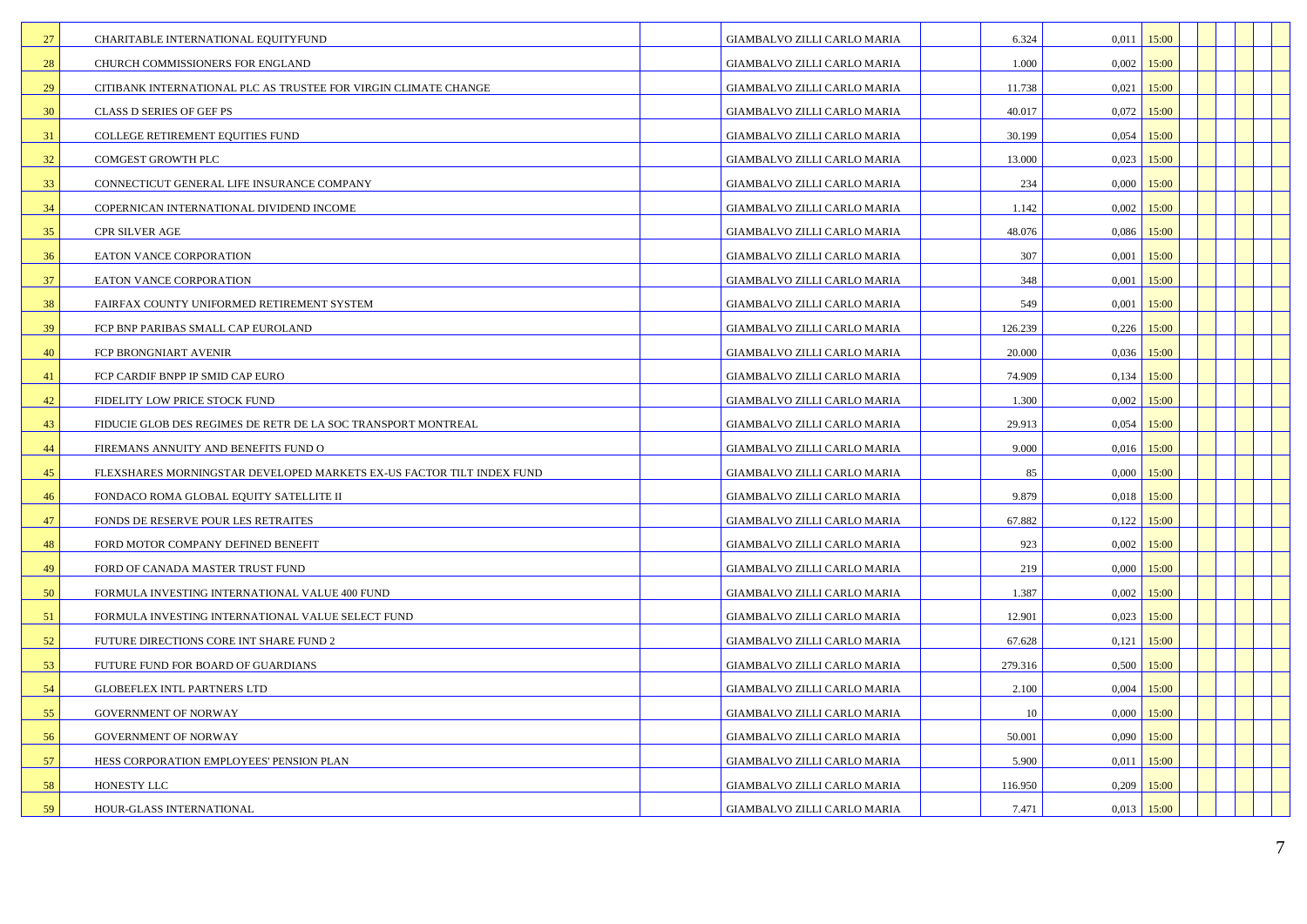| 60 | HOUR-GLASS INTERNATIONAL BONDS SEC TRUST                         | GIAMBALVO ZILLI CARLO MARIA        | 28.850  | $0.052$ 15:00   |  |  |
|----|------------------------------------------------------------------|------------------------------------|---------|-----------------|--|--|
| 61 | HOUSTON MUNICIPAL EMPLOYEES PENSION SYSTEM                       | GIAMBALVO ZILLI CARLO MARIA        | 993     | $0,002$ 15:00   |  |  |
| 62 | IAM NATIONAL PENSION FUND                                        | GIAMBALVO ZILLI CARLO MARIA        | 15.322  | 0,027<br>15:00  |  |  |
| 63 | <b>IBM SAVINGS PLAN</b>                                          | GIAMBALVO ZILLI CARLO MARIA        | 4.272   | 0,008<br>15:00  |  |  |
| 64 | INDIANA PUBLIC EMPLOYEES RETIREMENT FUND                         | GIAMBALVO ZILLI CARLO MARIA        | 737     | $0,001$ 15:00   |  |  |
| 65 | <b>ING DIRECT</b>                                                | GIAMBALVO ZILLI CARLO MARIA        | 755     | $0,001$ 15:00   |  |  |
| 66 | INTERNATIONAL SMALL CAP PORTFOLIO                                | GIAMBALVO ZILLI CARLO MARIA        | 31.920  | 0,057<br>15:00  |  |  |
| 67 | <b>INVESCO FUNDS</b>                                             | GIAMBALVO ZILLI CARLO MARIA        | 14.334  | $0,026$ 15:00   |  |  |
| 68 | INVESCO PERPETUAL EUROPEAN SMALLER CO FD                         | GIAMBALVO ZILLI CARLO MARIA        | 32.965  | $0,059$ 15:00   |  |  |
| 69 | ISHARES CORE MSCI EAFE ETF                                       | GIAMBALVO ZILLI CARLO MARIA        | 132     | $0,000$ 15:00   |  |  |
| 70 | ISHARES CORE MSCI TOTAL INTERNATIONAL STOCK ETF                  | GIAMBALVO ZILLI CARLO MARIA        | 105     | 0,000<br>15:00  |  |  |
| 71 | ISHARES FTSE DEVELOPED SMALL CAP EX-NORTH AMERICA INDEX FUND     | <b>GIAMBALVO ZILLI CARLO MARIA</b> | 832     | 0,001<br>15:00  |  |  |
| 72 | ISHARES II PUBLIC LIMITED COMPANY                                | GIAMBALVO ZILLI CARLO MARIA        | 4.706   | 0.008<br>15:00  |  |  |
| 73 | ISHARES MSCI EAFE SMALL CAP INDEX FUND                           | GIAMBALVO ZILLI CARLO MARIA        | 15.284  | 0,027<br>15:00  |  |  |
| 74 | JAPAN TRUSTEE SERVICES BANK LTD AS TRUST                         | GIAMBALVO ZILLI CARLO MARIA        | 775     | 15:00<br>0,001  |  |  |
| 75 | JOHN HANCOCK FUNDS III JOHN HANCOCK INT VALUE EQUITY F           | <b>GIAMBALVO ZILLI CARLO MARIA</b> | 7.980   | 0,014<br>15:00  |  |  |
| 76 | JPM EUROPE SMALLER COMPANIES FUND                                | GIAMBALVO ZILLI CARLO MARIA        |         | 0,000<br>15:00  |  |  |
| 77 | JPMORGAN EUROPEAN SMALLER COMPANIES TST                          | GIAMBALVO ZILLI CARLO MARIA        | 836     | 0,001<br>15:00  |  |  |
| 78 | <b>JPMORGAN FUNDS</b>                                            | <b>GIAMBALVO ZILLI CARLO MARIA</b> |         | $0,000$ 15:00   |  |  |
| 79 | <b>JPMORGAN FUNDS</b>                                            | GIAMBALVO ZILLI CARLO MARIA        |         | 0,000<br>15:00  |  |  |
| 80 | KEY TRUST INTERNATIONAL EQUITY FUND                              | GIAMBALVO ZILLI CARLO MARIA        | 856     | $0,002$   15:00 |  |  |
| 81 | KEYBANK MULTIPLE INVESTMENT TRUST FOR EMPLOYEE BENEFIT TRUSTS    | GIAMBALVO ZILLI CARLO MARIA        | 118.860 | 0,213<br>15:00  |  |  |
| 82 | KEYCORP CASH BALANCE PENSION PLAN                                | GIAMBALVO ZILLI CARLO MARIA        | 9.617   | $0,017$ 15:00   |  |  |
| 83 | LAZARD GLOBAL ACT. FDS PLC-LAZARD GLOBAL CONTROLLED VOLATILITY F | GIAMBALVO ZILLI CARLO MARIA        | 417     | 0,001<br>15:00  |  |  |
| 84 | LEGG MASON GLOBAL FUNDS PLC-LM ROYCE SMALLER COMPANIES FD        | GIAMBALVO ZILLI CARLO MARIA        | 1.500   | $0,003$ 15:00   |  |  |
| 85 | LIONTRUST EUROPEAN GROWTH FUND                                   | GIAMBALVO ZILLI CARLO MARIA        | 42.610  | $0,076$ 15:00   |  |  |
| 86 | LOS ANGELES CITY EMPLOYEES RETIREM.                              | GIAMBALVO ZILLI CARLO MARIA        | 1.316   | $0,002$ 15:00   |  |  |
| 87 | MANULIFE INTERNATIONAL VALUE EQUITY FUND                         | GIAMBALVO ZILLI CARLO MARIA        | 2.284   | 0,004<br>15:00  |  |  |
| 88 | MANULIFE PRIVATE INTERNATIONAL EQUITY PORTFOLIO                  | <b>GIAMBALVO ZILLI CARLO MARIA</b> | 872     | $0,002$ 15:00   |  |  |
| 89 | MANULIFE VALUE BALANCED CLASS                                    | GIAMBALVO ZILLI CARLO MARIA        | 3.834   | 0,007<br>15:00  |  |  |
| 90 | MANULIFE VALUE BALANCED FUND                                     | GIAMBALVO ZILLI CARLO MARIA        | 5.797   | $0,010$ 15:00   |  |  |
| 91 | MASSMUTUAL PREMIER INTERNATIONAL EQUITY FUND                     | GIAMBALVO ZILLI CARLO MARIA        | 64.447  | $0,115$ 15:00   |  |  |
| 92 | MERCER QIF FUND PLC                                              | <b>GIAMBALVO ZILLI CARLO MARIA</b> | 113.163 | $0,203$ 15:00   |  |  |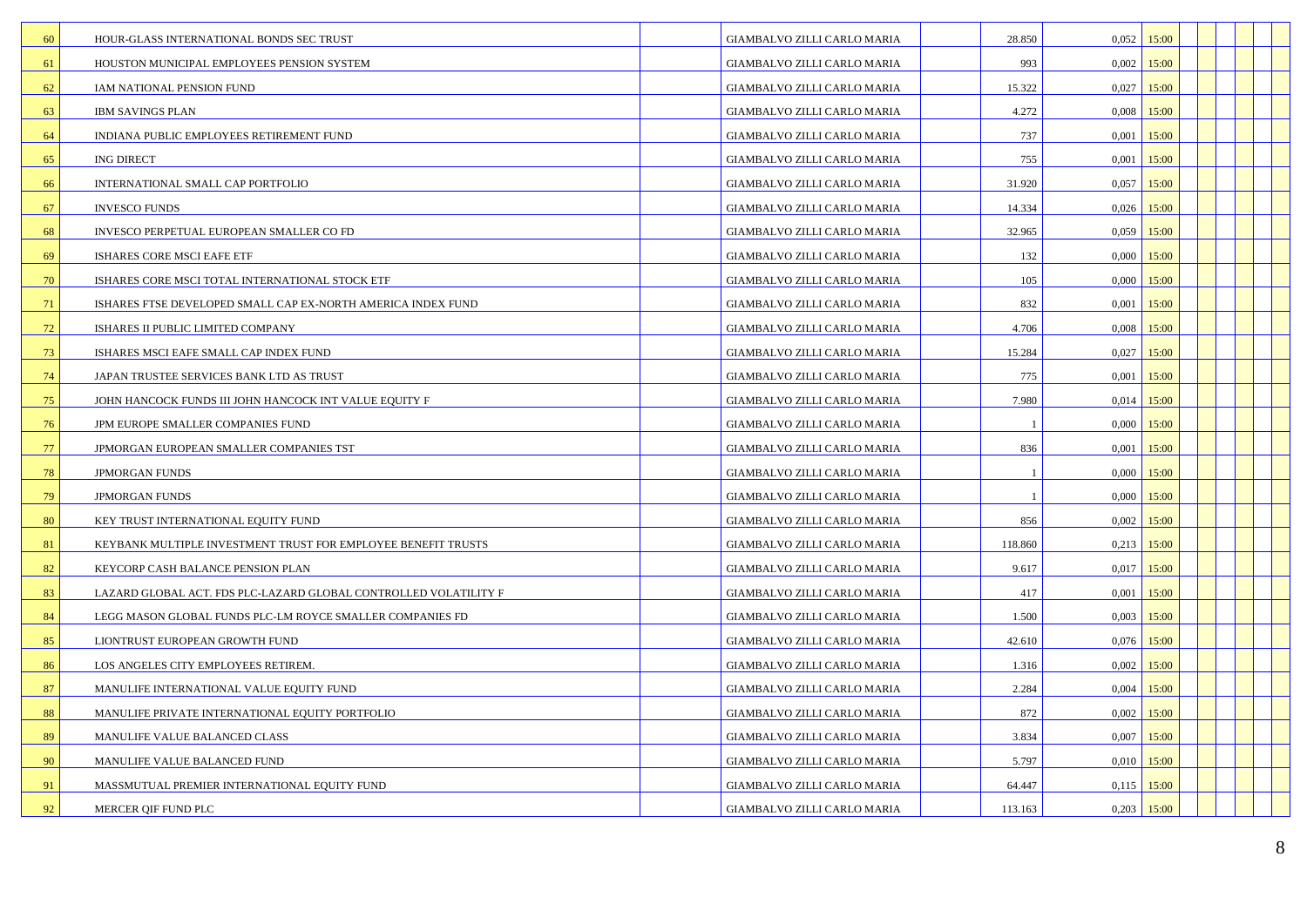| 93  | MET INVESTORS SERIES TRUST- SCHRODERS GLOBAL MULTI-ASSET PTF | GIAMBALVO ZILLI CARLO MARIA        | 1.117     | 0,002         | 15:00 |  |  |
|-----|--------------------------------------------------------------|------------------------------------|-----------|---------------|-------|--|--|
| 94  |                                                              |                                    | 25.360    | $0,045$ 15:00 |       |  |  |
|     | METROPOLITAN RENTASTRO GROWTH                                | GIAMBALVO ZILLI CARLO MARIA        |           |               |       |  |  |
| 95  | MFS DIVERSIFIED TARGET RETURN FUND                           | GIAMBALVO ZILLI CARLO MARIA        | 1.619     | 0,003         | 15:00 |  |  |
| 96  | MFS HERITAGE TRUST COMPANY COLLECTIVE INVESTMENT TRUST       | GIAMBALVO ZILLI CARLO MARIA        | 4.858     | $0,009$ 15:00 |       |  |  |
| 97  | MFS INTERNATIONAL NEW DISCOVERY FUND                         | GIAMBALVO ZILLI CARLO MARIA        | 96.046    | $0,172$ 15:00 |       |  |  |
| 98  | MGI FUNDS PLC                                                | GIAMBALVO ZILLI CARLO MARIA        | 6.030     | $0,011$ 15:00 |       |  |  |
| 99  | MINISTRY OF STRATEGY AND FINANCE                             | GIAMBALVO ZILLI CARLO MARIA        | 10.164    | 0,018         | 15:00 |  |  |
| 100 | MONTANARO EUROPEAN SMALLER COMPANIES PLC                     | GIAMBALVO ZILLI CARLO MARIA        | 15.100    | $0,027$ 15:00 |       |  |  |
| 101 | MONTANARO EUROPEAN SMALLER COMPANIES TRU                     | GIAMBALVO ZILLI CARLO MARIA        | 77.913    | $0,139$ 15:00 |       |  |  |
| 102 | MSCI EAFE SMALL CAP PROV INDEX SEC COMMON TR F               | GIAMBALVO ZILLI CARLO MARIA        | 3.030     | $0,005$ 15:00 |       |  |  |
| 103 | MULTI-STYLE, MULTI-MANAGER FUNDS PLC                         | GIAMBALVO ZILLI CARLO MARIA        | 10.700    | 0,019         | 15:00 |  |  |
| 104 | MULTI-STYLE, MULTI-MANAGER FUNDS PLC                         | GIAMBALVO ZILLI CARLO MARIA        | 17.472    | 0,031         | 15:00 |  |  |
| 105 | MUNICIPAL EMP ANNUITY E BEN FD CHICA                         | GIAMBALVO ZILLI CARLO MARIA        | 3.413     | 0,006         | 15:00 |  |  |
| 106 | NATIONAL RAILROAD INVESTMENT TRUST                           | GIAMBALVO ZILLI CARLO MARIA        | 50.187    | 0,090         | 15:00 |  |  |
| 107 | NEW ZEALAND SUPERANNUATION FUND                              | GIAMBALVO ZILLI CARLO MARIA        | 1.613     | 0,003         | 15:00 |  |  |
| 108 | NORDEA 1 SICAV                                               | GIAMBALVO ZILLI CARLO MARIA        | 785.050   | 1,405         | 15:00 |  |  |
| 109 | NORGES BANK (CENTRAL BANK OF NORWAY)                         | GIAMBALVO ZILLI CARLO MARIA        |           | 0,000         | 15:00 |  |  |
| 110 | NORTHERN TRUST ROBUSTA FUND                                  | GIAMBALVO ZILLI CARLO MARIA        | 14.240    | 0,025         | 15:00 |  |  |
| 111 | NOVA SCOTIA ASSOC OF HEALTH ORG PENS PL                      | GIAMBALVO ZILLI CARLO MARIA        | 53.569    | 0,096         | 15:00 |  |  |
| 112 | NT GLOBAL INVESTMENT COLL FUNDS                              | <b>GIAMBALVO ZILLI CARLO MARIA</b> | 10.458    | 0,019         | 15:00 |  |  |
| 113 | NT GLOBAL INVESTMENT COLL FUNDS                              | GIAMBALVO ZILLI CARLO MARIA        | 3.813     | $0,007$ 15:00 |       |  |  |
| 114 | NTGI-QM COMMON DAILY ALL COUNTRY WORLD E                     | GIAMBALVO ZILLI CARLO MARIA        | 542       | 0,001         | 15:00 |  |  |
| 115 | OFI INSTITUTIONAL INTERNATIONAL EQUITY F                     | GIAMBALVO ZILLI CARLO MARIA        | 8.220     | $0,015$ 15:00 |       |  |  |
| 116 | OFITC INTERNATIONAL GROWTH FUND                              | <b>GIAMBALVO ZILLI CARLO MARIA</b> | 41.317    | 0,074         | 15:00 |  |  |
| 117 | ONEPATH GLOBAL SHARES - SMALL CAP HEDGED) INDEX POOL         | GIAMBALVO ZILLI CARLO MARIA        | 985       | $0,002$ 15:00 |       |  |  |
| 118 | ONEPATH GLOBAL SHARES - SMALL CAP UNHEDGED) INDEXPOOL        | GIAMBALVO ZILLI CARLO MARIA        | 915       | 0,002         | 15:00 |  |  |
| 119 | ONTARIO TEACHERS PENSION PLAN BOARD                          | GIAMBALVO ZILLI CARLO MARIA        | 1.871     | $0,003$ 15:00 |       |  |  |
| 120 | OPPENHEIMER GLOBAL ALLOCATION FUND                           | GIAMBALVO ZILLI CARLO MARIA        | 28.024    | 0,050         | 15:00 |  |  |
| 121 | OPPENHEIMER INTERNATIONAL GROWTH FUND                        | GIAMBALVO ZILLI CARLO MARIA        | 1.531.460 | $2,741$ 15:00 |       |  |  |
| 122 | OPPENHEIMER MASTER INTERNATIONAL VALUE F                     | GIAMBALVO ZILLI CARLO MARIA        | 95.924    | 0,172         | 15:00 |  |  |
| 123 | OPPENHEIMER QUEST INTERNATIONAL VALEU FU                     | GIAMBALVO ZILLI CARLO MARIA        | 183.455   | $0,328$ 15:00 |       |  |  |
| 124 | OREGON PUBLIC EMPLOYEES RETIREMENT SYSTEM                    | GIAMBALVO ZILLI CARLO MARIA        | 3.284     | 0,006         | 15:00 |  |  |
| 125 | PANORAMA SERIES FUND, INC. FOR THE ACCOUN                    | <b>GIAMBALVO ZILLI CARLO MARIA</b> | 79.480    | $0,142$ 15:00 |       |  |  |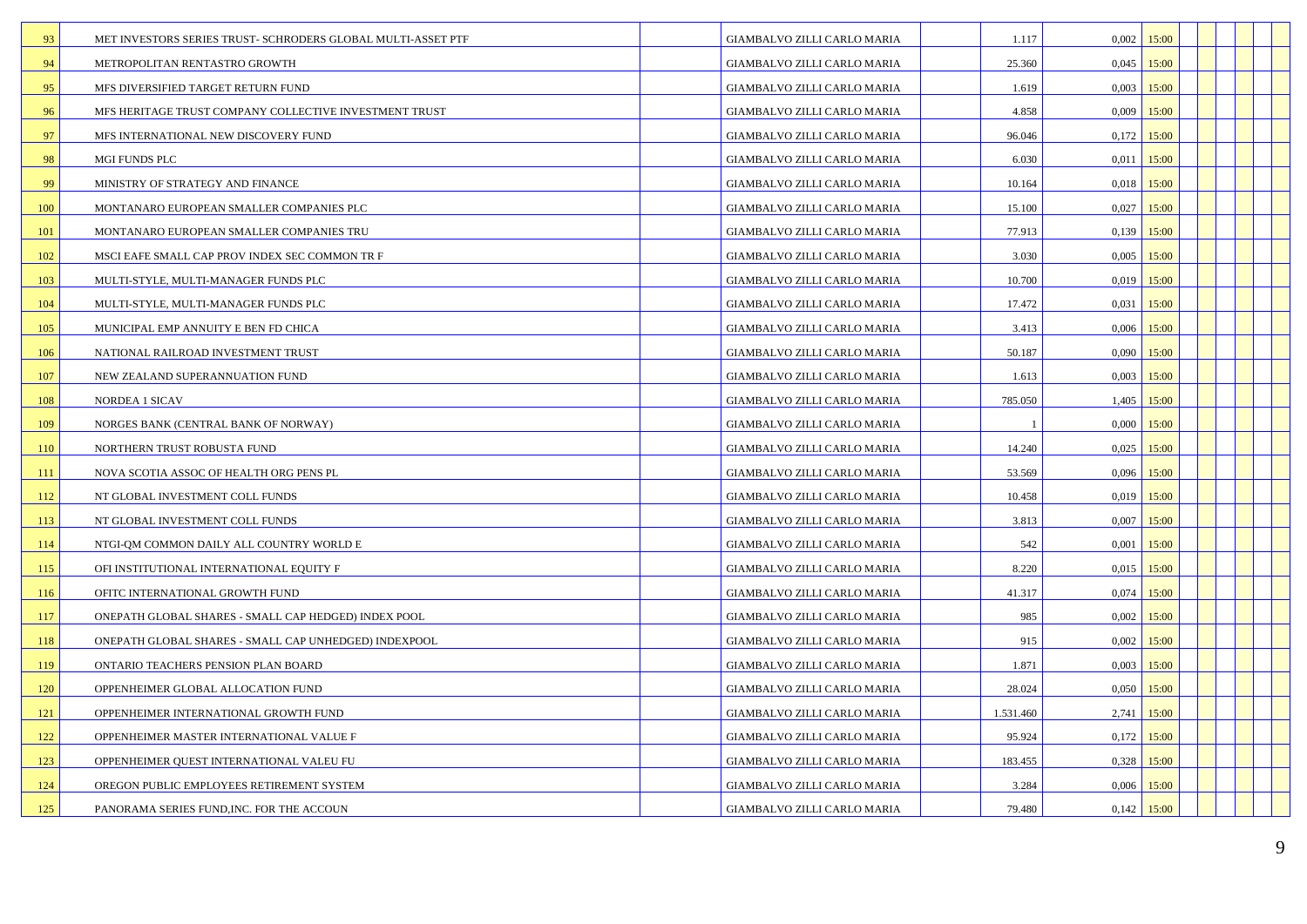| 126 | <b>PARVEST</b>                                                | GIAMBALVO ZILLI CARLO MARIA        | 27.468  | 0,049         | 15:00 |  |  |
|-----|---------------------------------------------------------------|------------------------------------|---------|---------------|-------|--|--|
| 127 | PENSION RESERVES INVESTMENT TRUST FUND                        | GIAMBALVO ZILLI CARLO MARIA        | 10.831  | 0,019         | 15:00 |  |  |
| 128 | PIONEER ASSET MANAGEMENT SA                                   | GIAMBALVO ZILLI CARLO MARIA        | 9.228   | $0,017$ 15:00 |       |  |  |
| 129 | POOL L EUROPEAN SMALL CAPS                                    | GIAMBALVO ZILLI CARLO MARIA        | 3.605   | 0,006         | 15:00 |  |  |
| 130 | PUBLIC EMPLOYEES RETIREMENT SYSTEM OF OHIO                    | GIAMBALVO ZILLI CARLO MARIA        | 733     | 0,001         | 15:00 |  |  |
| 131 | RETAIL EMPLOYEES SUPERANNUATION TRUST                         | GIAMBALVO ZILLI CARLO MARIA        | 38.893  | 0,070         | 15:00 |  |  |
| 132 | ROGERSCASEY TARGET SOLUTIONS LLC.                             | GIAMBALVO ZILLI CARLO MARIA        | 1.486   | 0,003         | 15:00 |  |  |
| 133 | ROYCE EUROPEAN SMALLER - COMPANIES FUND                       | GIAMBALVO ZILLI CARLO MARIA        | 8.000   | 0,014         | 15:00 |  |  |
| 134 | ROYCE GLOBAL DIVIDEND VALUE FUND                              | GIAMBALVO ZILLI CARLO MARIA        | 1.000   | 0,002         | 15:00 |  |  |
| 135 | ROYCE INTERNATIONAL PREMIER FUND                              | GIAMBALVO ZILLI CARLO MARIA        | 3.000   | 0,005         | 15:00 |  |  |
| 136 | ROYCE INTERNATIONAL SMALLER-COMPANIES FUND                    | GIAMBALVO ZILLI CARLO MARIA        | 8.500   | 0,015         | 15:00 |  |  |
| 137 | ROYCE VALUE TRUST INC                                         | <b>GIAMBALVO ZILLI CARLO MARIA</b> | 50.000  | 0,090         | 15:00 |  |  |
| 138 | RUSSELL INVESTMENT COMPANY PLC                                | GIAMBALVO ZILLI CARLO MARIA        | 90.963  | 0,163         | 15:00 |  |  |
| 139 | SAN DIEGO CITY EMPLOYEES' RETIREMENT SYSTEM                   | GIAMBALVO ZILLI CARLO MARIA        | 7.700   | 0,014         | 15:00 |  |  |
| 140 | SCA UK PENSION PLAN.                                          | <b>GIAMBALVO ZILLI CARLO MARIA</b> | 10.180  | $0.018$ 15:00 |       |  |  |
| 141 | SCHRODER DIVERSIFIED GROWTH FUND                              | GIAMBALVO ZILLI CARLO MARIA        | 100.633 | 0,180         | 15:00 |  |  |
| 142 | SCHRODER GLOBAL BLEND FUND (CANADA)                           | GIAMBALVO ZILLI CARLO MARIA        | 8.009   | $0,014$ 15:00 |       |  |  |
| 143 | SCHRODER GLOBAL DYNAMIC BLEND FUND                            | GIAMBALVO ZILLI CARLO MARIA        | 79.016  | 0,141         | 15:00 |  |  |
| 144 | SCHRODER GLOBAL ENHANCED INDEX FUND                           | GIAMBALVO ZILLI CARLO MARIA        | 4.856   | 0,009         | 15:00 |  |  |
| 145 | SCHRODER GLOBAL ENHANCED INDEX FUND                           | GIAMBALVO ZILLI CARLO MARIA        | 24.302  | 0,044         | 15:00 |  |  |
| 146 | SCHRODER GLOBAL QUALITY FUND                                  | GIAMBALVO ZILLI CARLO MARIA        | 5.531   | $0,010$ 15:00 |       |  |  |
| 147 | SCHRODER INTERNATIONAL SELECTION FUND                         | GIAMBALVO ZILLI CARLO MARIA        | 80.169  | 0,144         | 15:00 |  |  |
| 148 | SCHRODER INTERNATIONAL SELECTION FUND                         | GIAMBALVO ZILLI CARLO MARIA        | 60.896  | $0,109$ 15:00 |       |  |  |
| 149 | SCHRODER INTERNATIONAL SELECTION FUND                         | GIAMBALVO ZILLI CARLO MARIA        | 11.520  | 0,021         | 15:00 |  |  |
| 150 | SCHRODER INTERNATIONAL SELECTION FUND                         | GIAMBALVO ZILLI CARLO MARIA        | 8.577   | $0,015$ 15:00 |       |  |  |
| 151 | SCHRODER QEP GLOBAL CORE FUND                                 | GIAMBALVO ZILLI CARLO MARIA        | 17.034  | 0,030         | 15:00 |  |  |
| 152 | SCHRODERS RETIREMENT BENEFITS SCHEME                          | GIAMBALVO ZILLI CARLO MARIA        | 16.574  | $0,030$ 15:00 |       |  |  |
| 153 | SCHWAB INTERNATIONAL SMALL-CAP EQUITY ETF                     | GIAMBALVO ZILLI CARLO MARIA        | 5.250   | 0,009         | 15:00 |  |  |
| 154 | SDV METZLER INVESTMENT F20                                    | GIAMBALVO ZILLI CARLO MARIA        | 13.500  | $0,024$ 15:00 |       |  |  |
| 155 | SEMPRA ENERGY PENSION MASTER TRUST                            | GIAMBALVO ZILLI CARLO MARIA        | 1.107   | 0,002         | 15:00 |  |  |
| 156 | SICAV AMUNDI ACTIONS EUROPE                                   | GIAMBALVO ZILLI CARLO MARIA        | 5.727   | $0,010$ 15:00 |       |  |  |
| 157 | SPDR S+P INTERNATIONAL HEALTH CARE SECTOR ETF                 | GIAMBALVO ZILLI CARLO MARIA        | 377     | 0,001         | 15:00 |  |  |
| 158 | SS BK AND TRUST COMPANY INV FUNDS FOR TAXEXEMPT RETIREMENT PL | GIAMBALVO ZILLI CARLO MARIA        | 7.346   | $0,013$ 15:00 |       |  |  |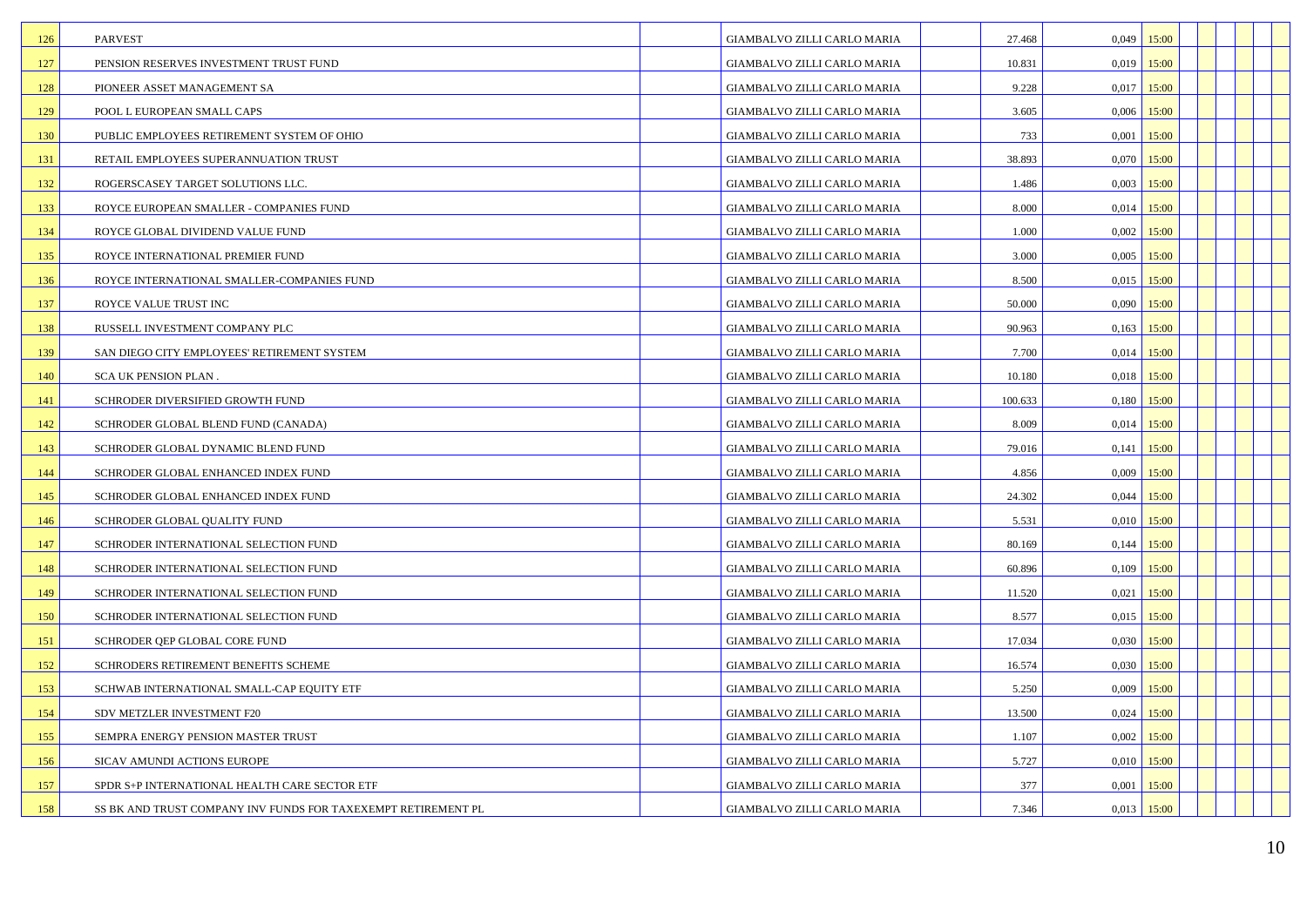| 159 | SS BK AND TRUST COMPANY INV FUNDS FOR TAXEXEMPT RETIREMENT PL               | GIAMBALVO ZILLI CARLO MARIA        | 518     | 0,001<br>15:00 |  |  |
|-----|-----------------------------------------------------------------------------|------------------------------------|---------|----------------|--|--|
| 160 | SS BK AND TRUST COMPANY INV FUNDS FOR TAXEXEMPT RETIREMENT PL               | GIAMBALVO ZILLI CARLO MARIA        | 12.319  | $0.022$ 15:00  |  |  |
| 161 | STANLIB FUNDS LIMITED                                                       | GIAMBALVO ZILLI CARLO MARIA        | 351     | 15:00<br>0,001 |  |  |
| 162 | STATE OF ALASKA RETIREMENT AND BENEFITS PLANS                               | GIAMBALVO ZILLI CARLO MARIA        | 731     | 15:00<br>0,001 |  |  |
| 163 | STATE TEACHERS RETIREMENT SYSTEM OF OHIO                                    | GIAMBALVO ZILLI CARLO MARIA        | 140.000 | 0,251<br>15:00 |  |  |
| 164 | STG PFDS V.D. GRAFISCHE                                                     | GIAMBALVO ZILLI CARLO MARIA        | 5.479   | $0,010$ 15:00  |  |  |
| 165 | STREETTRACKS MSCI EUROPE SMALL CAPSM                                        | GIAMBALVO ZILLI CARLO MARIA        | 180     | 0.000<br>15:00 |  |  |
| 166 | SUPEANN ARRANGE UNIVERSITY LONDON                                           | GIAMBALVO ZILLI CARLO MARIA        | 25.275  | $0,045$ 15:00  |  |  |
| 167 | THE BOMBARDIER TRUST (UK)                                                   | GIAMBALVO ZILLI CARLO MARIA        | 24.795  | $0,044$ 15:00  |  |  |
| 168 | THE MASTER TRUST BANK OF JAPAN, LTD AS TRUSTEE FOR MORGAN STANLEY DEVELOPED | GIAMBALVO ZILLI CARLO MARIA        | 2.085   | $0,004$ 15:00  |  |  |
| 169 | THE MASTER TRUST OF JAPAN                                                   | GIAMBALVO ZILLI CARLO MARIA        | 161     | 15:00<br>0.000 |  |  |
| 170 | THE UNITED NATIONS WORLD FOOD PROG.                                         | GIAMBALVO ZILLI CARLO MARIA        | 113.600 | $0,203$ 15:00  |  |  |
| 171 | THREADNEEDLE (LUX)                                                          | GIAMBALVO ZILLI CARLO MARIA        | 27.575  | $0,049$ 15:00  |  |  |
| 172 | THREADNEEDLE INVESTMENT FUNDS ICVC PAN E                                    | GIAMBALVO ZILLI CARLO MARIA        | 438.112 | 0,784<br>15:00 |  |  |
| 173 | THREADNEEDLE INVESTMENT FUNDS ICVC-EUROPEAN SML COMP GRW FUND               | GIAMBALVO ZILLI CARLO MARIA        | 972.375 | 15:00<br>1,741 |  |  |
| 174 | THRIVENT PARTNER WORLDWIDE ALLOCATION FUND                                  | GIAMBALVO ZILLI CARLO MARIA        | 40.319  | 0,072<br>15:00 |  |  |
| 175 | THRIVENT PARTNER WORLDWIDE ALLOCATION PORTFOLIO                             | GIAMBALVO ZILLI CARLO MARIA        | 435     | 0,001<br>15:00 |  |  |
| 176 | TIMESQUARE FOCUS FUND LP                                                    | GIAMBALVO ZILLI CARLO MARIA        | 2.050   | 0,004<br>15:00 |  |  |
| 177 | TREASURER OF THE STATE OF NORTHCAROLINAEQUITY INVESTMENT FUND POOLED        | GIAMBALVO ZILLI CARLO MARIA        | 597     | 15:00<br>0,001 |  |  |
| 178 | TWO SIGMA EQUITY PORTFOLIO, LLC ETV EU                                      | GIAMBALVO ZILLI CARLO MARIA        | 10.800  | 0,019<br>15:00 |  |  |
| 179 | TWO SIGMA SPECTRUM PORTFOLIO LLC STV EU                                     | GIAMBALVO ZILLI CARLO MARIA        | 9.300   | $0,017$ 15:00  |  |  |
| 180 | UAW RETIREE MEDICAL BENEFITS TRUST                                          | GIAMBALVO ZILLI CARLO MARIA        | 435     | 0,001<br>15:00 |  |  |
| 181 | UAW RETIREE MEDICAL BENEFITS TRUST                                          | GIAMBALVO ZILLI CARLO MARIA        | 531     | 15:00<br>0,001 |  |  |
| 182 | UAW RETIREE MEDICAL BENEFITS TRUST                                          | GIAMBALVO ZILLI CARLO MARIA        | 996     | 0,002<br>15:00 |  |  |
| 183 | UAW RETIREE MEDICAL BENEFITS TRUST                                          | GIAMBALVO ZILLI CARLO MARIA        | 507     | $0,001$ 15:00  |  |  |
| 184 | UAW RETIREE MEDICAL BENEFITS TRUST                                          | GIAMBALVO ZILLI CARLO MARIA        | 1.666   | 0,003<br>15:00 |  |  |
| 185 | UAW RETIREE MEDICAL BENEFITS TRUST                                          | GIAMBALVO ZILLI CARLO MARIA        | 1.270   | $0,002$ 15:00  |  |  |
| 186 | <b>UBS ETF</b>                                                              | GIAMBALVO ZILLI CARLO MARIA        | 271     | 0,000<br>15:00 |  |  |
| 187 | UNION INVESTMENT LUXEMBOURG SA                                              | GIAMBALVO ZILLI CARLO MARIA        | 76.022  | $0,136$ 15:00  |  |  |
| 188 | VALIC COMPANY II INTERNATIONAL SMALL CAP EQUITY FUND                        | GIAMBALVO ZILLI CARLO MARIA        | 7.110   | 0,013<br>15:00 |  |  |
| 189 | VANGUARD FTSE ALL WORD SMALL CAP IND FUN                                    | GIAMBALVO ZILLI CARLO MARIA        | 21.512  | $0,039$ 15:00  |  |  |
| 190 | VANGUARD INTERNATIONAL SMALL COMPANIES I                                    | GIAMBALVO ZILLI CARLO MARIA        | 1.478   | 0,003<br>15:00 |  |  |
| 191 | VANGUARD INVESTMENT SERIES, PLC                                             | <b>GIAMBALVO ZILLI CARLO MARIA</b> | 3.000   | $0,005$ 15:00  |  |  |